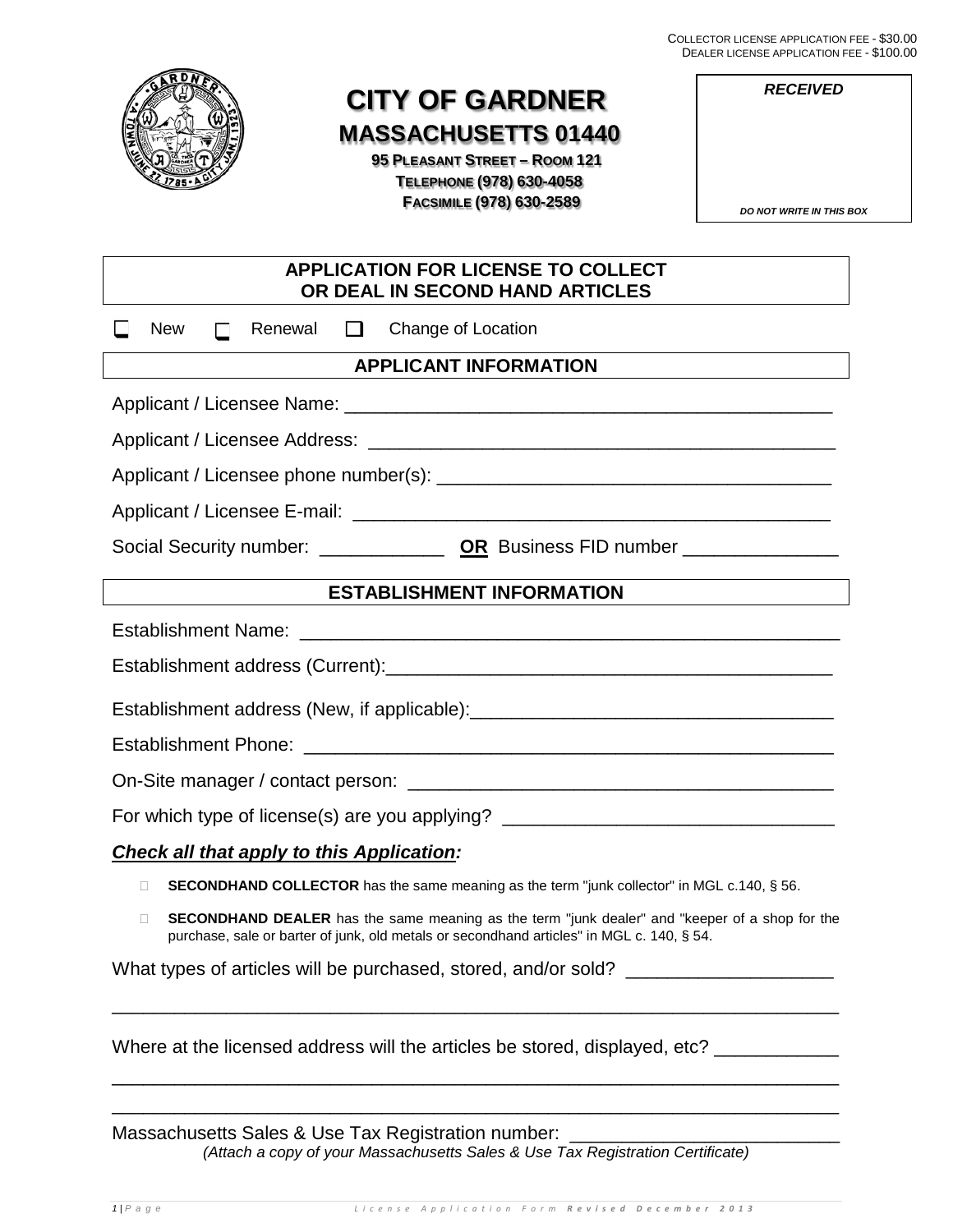**THE APPLICANT CERTIFIES THAT ALL STATE TAX RETURNS HAVE BEEN FILED AND ALL STATE AND LOCAL TAXES REQUIRED BY LAW HAVE BEEN PAID AND AGREES TO COMPLY WITH THE TERMS OF ITS LICENSE AND APPLICABLE LAW, AND ALL RULES AND REGULATIONS PROMULGATED THERETO. I FURTHER CERTIFY THAT THE INFORMATION CONTAINED IN THIS APPLICATION IS TRUE AND ACCURATE AND ALSO AUTHORIZE THE LICENSING AUTHORITY OR ITS AGENTS TO CONDUCT WHATEVER INVESTIGATION IS NECESSARY TO VERIFY THE INFORMATION CONTAINED IN THIS APPLICATION.**

**I HAVE RECEIVED AND READ THE PROVISIONS OF MASSACHUSETTS GENERAL LAW CHAPTER 140, §§54-56, §§202-205 AND CHAPTER 450 OF THE CODE OF THE CITY OF GARDNER GOVERNING JUNK DEALERS AND DEALERS IN SECOND HAND ARTICLES:**

**SIGNED UNDER THE PAINS AND PENALTIES OF PERJURY.**

\_\_\_\_\_\_\_\_\_\_\_\_\_\_\_\_\_\_\_\_\_\_\_\_\_\_\_\_\_\_\_\_\_\_\_\_\_\_\_ *DATE SIGNED* \_\_\_\_\_\_\_\_\_\_\_\_\_\_\_\_\_\_\_\_\_\_

*INDIVIDUAL, PARTNER OR AUTHORIZED CORPORATE OFFICER OR APPLICANT*

**NOTICE: THE FILING OF THIS APPLICATION CONFERS NO RIGHTS ON THE PART OF THE APPLICANT TO UNDERTAKE ANY ACTIVITIES UNTIL THE LICENSE HAS BEEN GRANTED. THE ISSUANCE OF A LICENSE UNDER THIS SECTION OR SECTIONS IS SUBJECT TO THE APPLICANT'S COMPLIANCE WITH ALL OTHER APPLICABLE FEDERAL, STATE OR LOCAL STATUTES, ORDINANCES, BYLAWS, RULES OR REGULATIONS. THE LICENSING AUTHORITY RESERVES THE RIGHT TO REQUEST ANY ADDITIONAL INFORMATION IT REASONABLY DEEMS APPROPRIATE FOR THE PURPOSE OF DETERMINING THE TERMS AND CONDITIONS OF THE LICENSE AND ITS DECISION TO ISSUE A LICENSE. THE PROVISIONS OF G.L. C.152 MAY REQUIRE THE FILING OF A WORKERS' COMPENSATION INSURANCE AFFIDAVIT WITH THIS APPLICATION. FAILURE TO FILE THE AFFIDAVIT, ALONG WITH ANY OTHER REQUIRED INFORMATION AND/OR DOCUMENTATION, SHALL BE SUFFICIENT CAUSE FOR THE DENIAL OF THE LICENSE APPLICATION.**

**LICENSE APPLICATION PROCESSING FEE MUST BE SUBMITTED WITH THIS FORM. MAKE CHECK PAYABLE TO** *CITY OF GARDNER***. MAIL COMPLETED APPLICATION FORMSAND THE WORKERS' COMPENSATION AFFIDAVIT AND CHECK TO:** *CITY CLERK, 95 PLEASANT STREET, ROOM 121, GARDNER, MA 01440-2690.*

# **JUNK DEALERS AND DEALERS IN SECOND HAND ARTICLES LICENSES EXPIRE ON APRIL 30TH ANNUALLY.**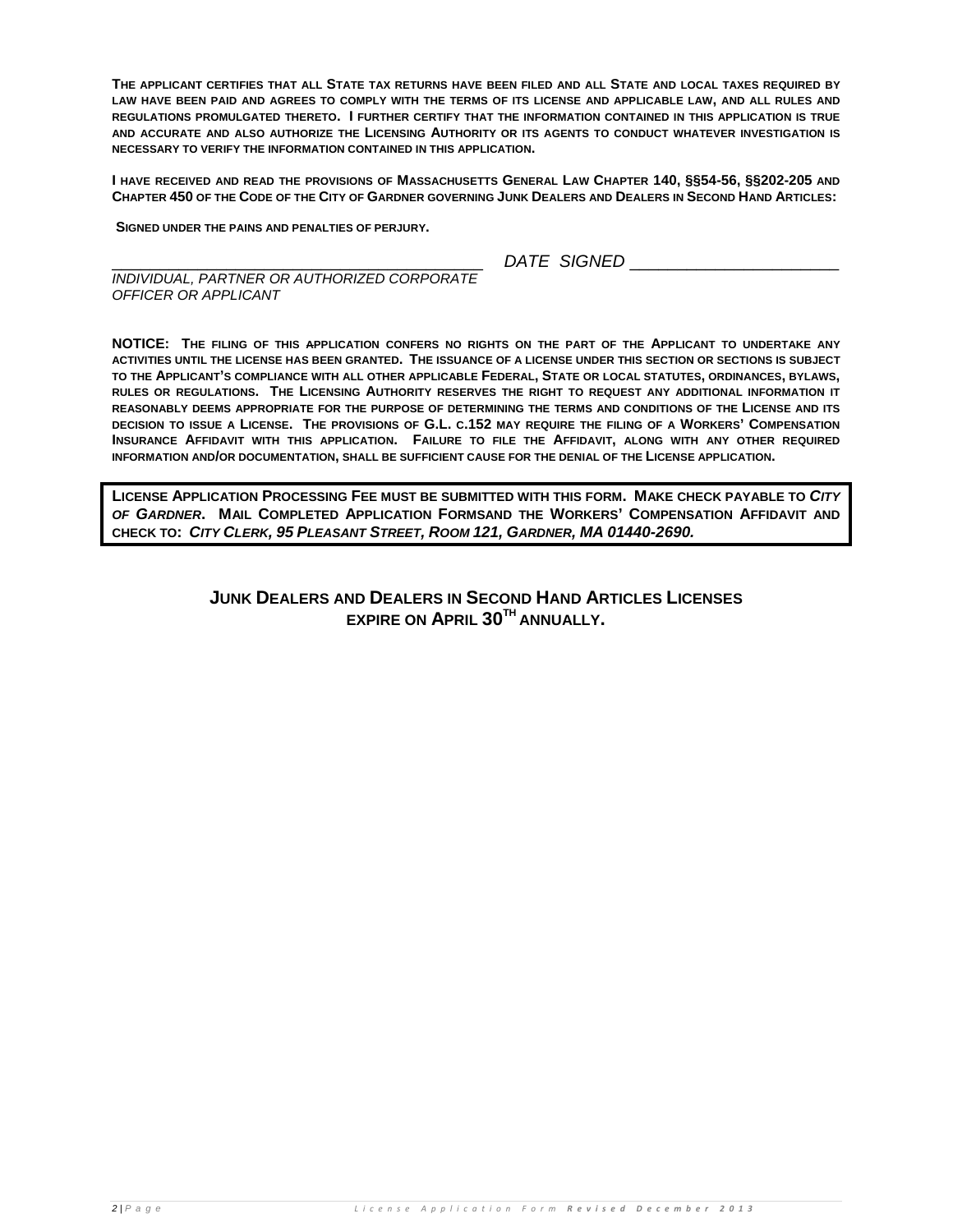City of Gardner Treasurer/Tax Collector



95 Pleasant Street, Gardner, MA 01440 (978) 630-4016

# PERMIT/APPLICATION GOOD STANDING CERTIFICATION

License/Permit Applicant Name:

Address:

*Applicants for Building Permits, Site Plan Review, Special Permits, Variances, Conservation Permits, and Water or Sewer Connection Permits must include the following information:*

Property Owner Name:

Property Address:

For City of Gardner Use Only:

 The above named applicant and/or property owner *is* in good standing with all municipal taxes, assessments, betterments, and other municipal fees and/or fines.

> \_\_\_\_\_\_\_\_\_\_\_\_\_\_\_\_\_\_\_\_\_\_\_\_\_\_\_\_\_\_\_\_\_\_\_\_\_\_\_\_ City Collector

> \_\_\_\_\_\_\_\_\_\_\_\_\_\_\_\_\_\_\_\_\_\_\_\_\_\_\_\_\_\_\_\_\_\_\_\_\_\_\_\_ Health Department/Liquor License Commission

> \_\_\_\_\_\_\_\_\_\_\_\_\_\_\_\_\_\_\_\_\_\_\_\_\_\_\_\_\_\_\_\_\_\_\_\_\_\_\_\_ Civil Enforcement Officer

 $\Box$  The above named applicant and/or property owner has entered into a payment plan with the City for all past due municipal taxes, assessments, betterments, and other municipal fees. A copy of said payment plan is attached.

> \_\_\_\_\_\_\_\_\_\_\_\_\_\_\_\_\_\_\_\_\_\_\_\_\_\_\_\_\_\_\_\_\_\_\_\_\_\_\_\_ City Collector

 The above named applicant and/or property owner *is not* in good standing with all municipal taxes, assessments, betterments, and other municipal fees.

> \_\_\_\_\_\_\_\_\_\_\_\_\_\_\_\_\_\_\_\_\_\_\_\_\_\_\_\_\_\_\_\_\_\_\_\_\_\_\_\_ City Collector

> \_\_\_\_\_\_\_\_\_\_\_\_\_\_\_\_\_\_\_\_\_\_\_\_\_\_\_\_\_\_\_\_\_\_\_\_\_\_\_\_ Health Department/Liquor License Commission

> \_\_\_\_\_\_\_\_\_\_\_\_\_\_\_\_\_\_\_\_\_\_\_\_\_\_\_\_\_\_\_\_\_\_\_\_\_\_\_\_ Civil Enforcement Officer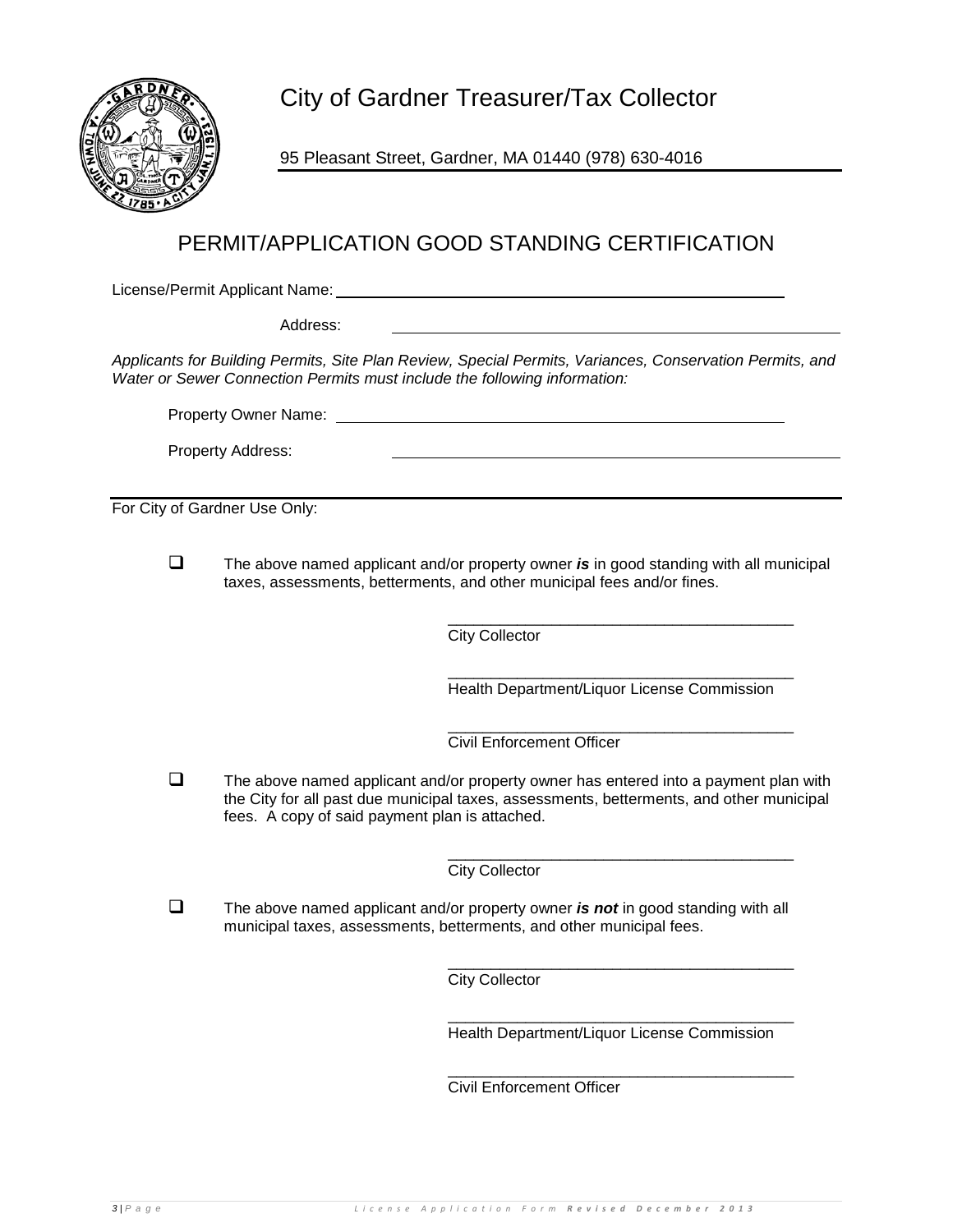THE CITY OF GARDNER - POLICE DEPARTMENT has been certified by the Criminal History Systems Board for access to **ALL** conviction data. As an applicant for a **Junk Dealer and Dealer in Second Hand Articles License**, I understand that a record check will be conducted for conviction information only and that it will not necessarily disqualify me as a candidate for the license. My signature below authorizes the City of Gardner Police Department to obtain any and all conviction information maintained by the Criminal History Systems Board about me and to provide any such information to the licensing authority.

# **APPLICANT INFORMATION**

| <b>LAST NAME</b>     | <b>FIRST NAME</b>           | MI |
|----------------------|-----------------------------|----|
|                      | (MAIDEN NAME IF APPLICABLE) |    |
|                      |                             |    |
| APPLICANT SIGNATURE  |                             |    |
| <b>CHSB USE ONLY</b> |                             |    |

**RECORD ATTACHED: \_\_\_\_ NO RECORD \_\_\_\_ DATE \_\_\_\_\_\_\_\_\_\_\_\_\_\_\_\_\_\_\_\_**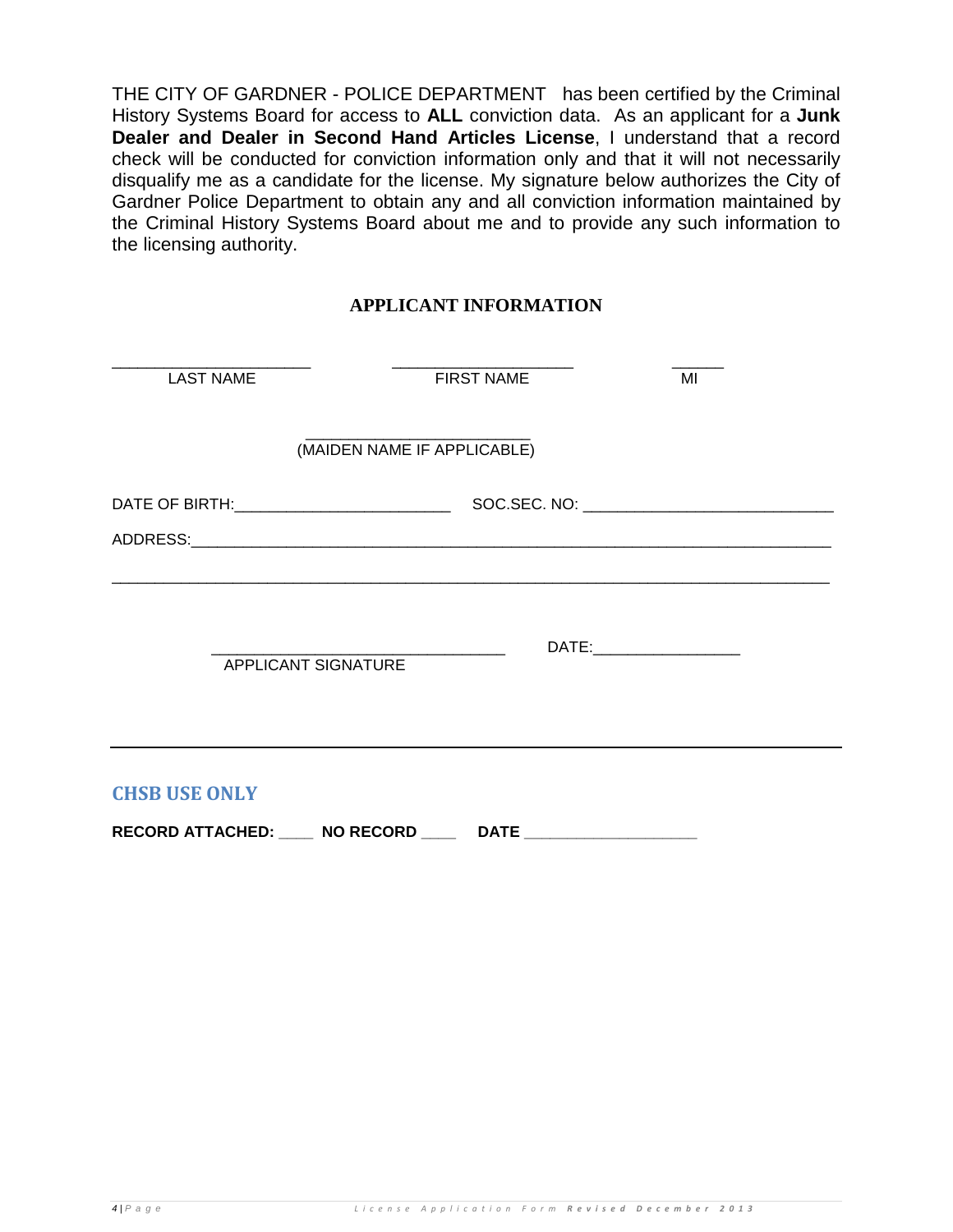# **STATE TAX CERTIFICATION AFFIDAVIT**

| Individual Social Security #      | <b>State Identification Number</b> | <b>Federal Identification Number</b> |  |  |  |
|-----------------------------------|------------------------------------|--------------------------------------|--|--|--|
|                                   |                                    |                                      |  |  |  |
|                                   |                                    |                                      |  |  |  |
|                                   |                                    |                                      |  |  |  |
|                                   |                                    |                                      |  |  |  |
|                                   |                                    |                                      |  |  |  |
| State whether the applicant is a: |                                    |                                      |  |  |  |
| Corporation                       |                                    |                                      |  |  |  |
|                                   |                                    |                                      |  |  |  |
|                                   |                                    |                                      |  |  |  |
|                                   |                                    |                                      |  |  |  |
|                                   |                                    |                                      |  |  |  |
|                                   |                                    |                                      |  |  |  |

You must complete the following certifications and have the signature(s) notarized on the lines below. Any certification that does not apply to you, write N/A in the blanks provided. Each section must be signed by an authorized agent of the entity and the FORM MUST BE NOTARIZED.

# **FEDERAL TAX CERTIFICATION AFFIDAVIT**

I, \_\_\_\_\_\_\_\_\_\_\_\_\_ certify under the pains and penalties of perjury that \_\_\_\_\_\_\_\_, to my best knowledge and (authorized agent) (authorized agent) belief, has/have complied with all **United States Federal taxes** required by law. \_\_\_\_\_\_\_\_\_\_\_\_\_\_\_\_\_\_\_\_\_\_\_\_\_\_\_\_\_\_ \_\_\_\_\_\_\_\_\_\_\_\_\_\_\_\_\_\_\_\_\_\_\_\_\_\_\_\_\_\_\_\_ Date: \_\_\_\_\_\_\_\_\_\_\_\_\_\_\_\_\_\_\_\_\_\_

Applicant Authorized Person's Signature

# COMMONWEALTH OF MASSACHUSETTS WORCESTER COUNTY

On this \_\_\_\_\_ day of \_\_\_\_\_\_\_\_\_\_\_\_, 20\_\_, before me, the undersigned notary public, personally appeared \_\_\_\_\_\_\_\_\_\_\_\_\_\_\_\_\_\_\_\_\_\_\_\_\_\_\_\_\_\_\_\_\_\_\_\_\_\_\_\_\_\_\_\_\_\_\_\_, proved to me through satisfactory evidence  $\_\_\_\_\_\$ , to be the person(s) whose name is signed on the preceding and acknowledged to me that he/she signed it voluntarily for its stated purpose.

(SEAL)

Signature of Notary Public

\_\_\_\_\_\_\_\_\_\_\_\_\_\_\_\_\_\_\_\_\_\_\_\_\_\_\_\_\_\_\_\_\_\_\_\_\_\_ Commission Expires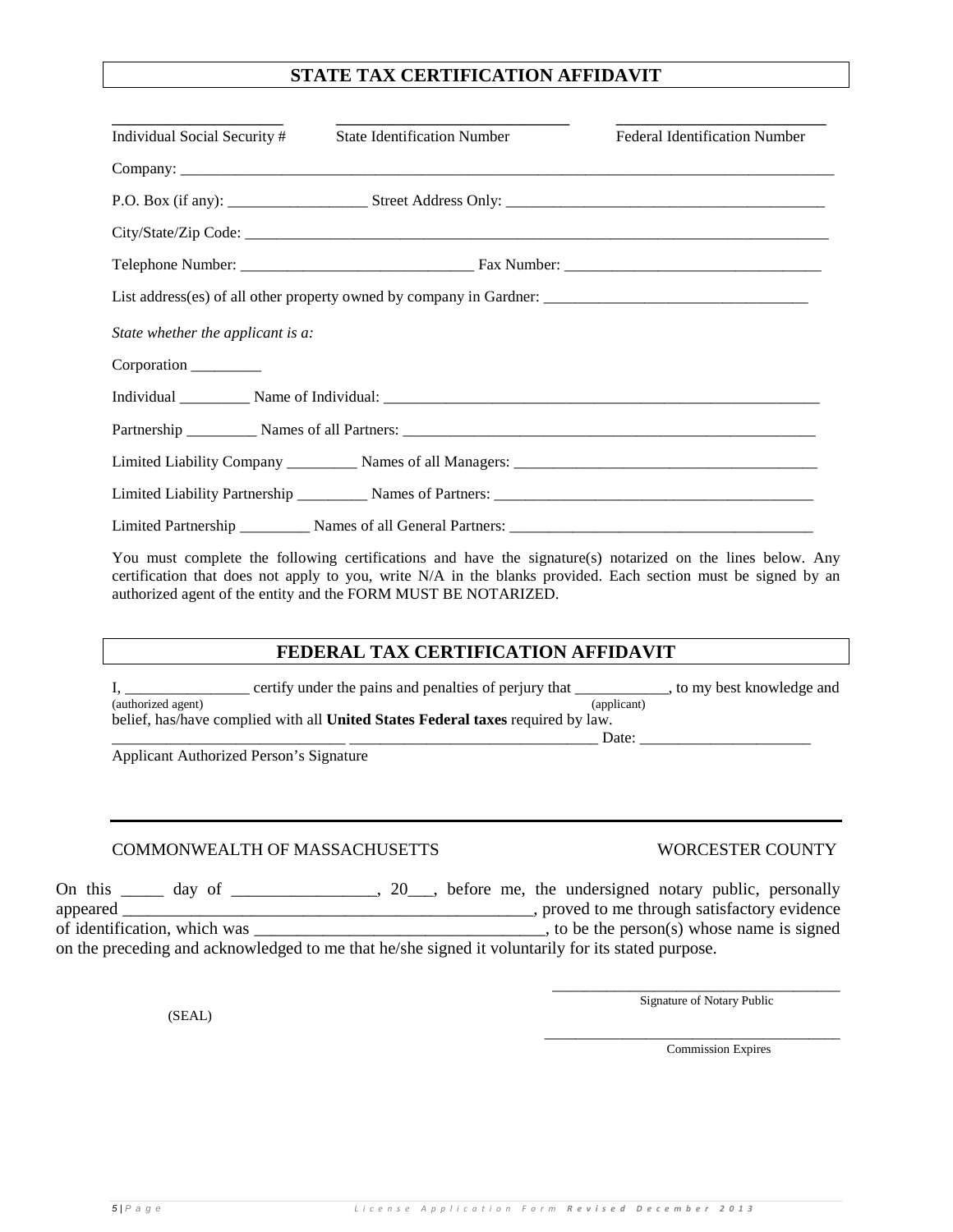|                                                                                                                                                                                                                                                                                                                                                                                                                                                                                                                                                                                                                                                                                                                                                                                                                                                                                                                                                                                                                                                                                                                                                                                                                                                                                                                                                                                                                                                                                                                                                                                                                                                                                                                                                                                             | <b>Department of Industrial Accidents</b><br>1 Congress Street, Suite 100                                                                  |  |  |  |
|---------------------------------------------------------------------------------------------------------------------------------------------------------------------------------------------------------------------------------------------------------------------------------------------------------------------------------------------------------------------------------------------------------------------------------------------------------------------------------------------------------------------------------------------------------------------------------------------------------------------------------------------------------------------------------------------------------------------------------------------------------------------------------------------------------------------------------------------------------------------------------------------------------------------------------------------------------------------------------------------------------------------------------------------------------------------------------------------------------------------------------------------------------------------------------------------------------------------------------------------------------------------------------------------------------------------------------------------------------------------------------------------------------------------------------------------------------------------------------------------------------------------------------------------------------------------------------------------------------------------------------------------------------------------------------------------------------------------------------------------------------------------------------------------|--------------------------------------------------------------------------------------------------------------------------------------------|--|--|--|
|                                                                                                                                                                                                                                                                                                                                                                                                                                                                                                                                                                                                                                                                                                                                                                                                                                                                                                                                                                                                                                                                                                                                                                                                                                                                                                                                                                                                                                                                                                                                                                                                                                                                                                                                                                                             | <b>Boston, MA 02114-2017</b>                                                                                                               |  |  |  |
| www.mass.gov/dia                                                                                                                                                                                                                                                                                                                                                                                                                                                                                                                                                                                                                                                                                                                                                                                                                                                                                                                                                                                                                                                                                                                                                                                                                                                                                                                                                                                                                                                                                                                                                                                                                                                                                                                                                                            |                                                                                                                                            |  |  |  |
|                                                                                                                                                                                                                                                                                                                                                                                                                                                                                                                                                                                                                                                                                                                                                                                                                                                                                                                                                                                                                                                                                                                                                                                                                                                                                                                                                                                                                                                                                                                                                                                                                                                                                                                                                                                             | Workers' Compensation Insurance Affidavit: General Businesses.                                                                             |  |  |  |
| <b>Applicant Information</b>                                                                                                                                                                                                                                                                                                                                                                                                                                                                                                                                                                                                                                                                                                                                                                                                                                                                                                                                                                                                                                                                                                                                                                                                                                                                                                                                                                                                                                                                                                                                                                                                                                                                                                                                                                | TO BE FILED WITH THE PERMITTING AUTHORITY.<br><b>Please Print Legibly</b><br>At the anticol state horizontal displacement in state funding |  |  |  |
|                                                                                                                                                                                                                                                                                                                                                                                                                                                                                                                                                                                                                                                                                                                                                                                                                                                                                                                                                                                                                                                                                                                                                                                                                                                                                                                                                                                                                                                                                                                                                                                                                                                                                                                                                                                             |                                                                                                                                            |  |  |  |
| <b>Business/Organization Name:</b> Name:                                                                                                                                                                                                                                                                                                                                                                                                                                                                                                                                                                                                                                                                                                                                                                                                                                                                                                                                                                                                                                                                                                                                                                                                                                                                                                                                                                                                                                                                                                                                                                                                                                                                                                                                                    |                                                                                                                                            |  |  |  |
| Address:                                                                                                                                                                                                                                                                                                                                                                                                                                                                                                                                                                                                                                                                                                                                                                                                                                                                                                                                                                                                                                                                                                                                                                                                                                                                                                                                                                                                                                                                                                                                                                                                                                                                                                                                                                                    |                                                                                                                                            |  |  |  |
| City/State/Zip: New York and March 1982 and Phone #: 1983 and 2009 and 2009 and 2009                                                                                                                                                                                                                                                                                                                                                                                                                                                                                                                                                                                                                                                                                                                                                                                                                                                                                                                                                                                                                                                                                                                                                                                                                                                                                                                                                                                                                                                                                                                                                                                                                                                                                                        |                                                                                                                                            |  |  |  |
| Are you an employer? Check the appropriate box:                                                                                                                                                                                                                                                                                                                                                                                                                                                                                                                                                                                                                                                                                                                                                                                                                                                                                                                                                                                                                                                                                                                                                                                                                                                                                                                                                                                                                                                                                                                                                                                                                                                                                                                                             | <b>Business Type (required):</b>                                                                                                           |  |  |  |
| I am a employer with employees (full and/                                                                                                                                                                                                                                                                                                                                                                                                                                                                                                                                                                                                                                                                                                                                                                                                                                                                                                                                                                                                                                                                                                                                                                                                                                                                                                                                                                                                                                                                                                                                                                                                                                                                                                                                                   | 5. Retail                                                                                                                                  |  |  |  |
| or part-time).*                                                                                                                                                                                                                                                                                                                                                                                                                                                                                                                                                                                                                                                                                                                                                                                                                                                                                                                                                                                                                                                                                                                                                                                                                                                                                                                                                                                                                                                                                                                                                                                                                                                                                                                                                                             | Restaurant/Bar/Eating Establishment<br>6.                                                                                                  |  |  |  |
| I am a sole proprietor or partnership and have no<br>$2.1 \perp$                                                                                                                                                                                                                                                                                                                                                                                                                                                                                                                                                                                                                                                                                                                                                                                                                                                                                                                                                                                                                                                                                                                                                                                                                                                                                                                                                                                                                                                                                                                                                                                                                                                                                                                            | Office and/or Sales (incl. real estate, auto, etc.)<br>7.                                                                                  |  |  |  |
| employees working for me in any capacity.<br>[No workers' comp. insurance required]                                                                                                                                                                                                                                                                                                                                                                                                                                                                                                                                                                                                                                                                                                                                                                                                                                                                                                                                                                                                                                                                                                                                                                                                                                                                                                                                                                                                                                                                                                                                                                                                                                                                                                         | Non-profit<br>8.                                                                                                                           |  |  |  |
| We are a corporation and its officers have exercised<br>$3.1 \perp$                                                                                                                                                                                                                                                                                                                                                                                                                                                                                                                                                                                                                                                                                                                                                                                                                                                                                                                                                                                                                                                                                                                                                                                                                                                                                                                                                                                                                                                                                                                                                                                                                                                                                                                         | Entertainment<br>9.                                                                                                                        |  |  |  |
| their right of exemption per c. 152, $\S1(4)$ , and we have                                                                                                                                                                                                                                                                                                                                                                                                                                                                                                                                                                                                                                                                                                                                                                                                                                                                                                                                                                                                                                                                                                                                                                                                                                                                                                                                                                                                                                                                                                                                                                                                                                                                                                                                 | 10. Manufacturing                                                                                                                          |  |  |  |
| no employees. [No workers' comp. insurance required]**                                                                                                                                                                                                                                                                                                                                                                                                                                                                                                                                                                                                                                                                                                                                                                                                                                                                                                                                                                                                                                                                                                                                                                                                                                                                                                                                                                                                                                                                                                                                                                                                                                                                                                                                      | 11. Health Care                                                                                                                            |  |  |  |
| We are a non-profit organization, staffed by volunteers,<br>with no employees. [No workers' comp. insurance req.]                                                                                                                                                                                                                                                                                                                                                                                                                                                                                                                                                                                                                                                                                                                                                                                                                                                                                                                                                                                                                                                                                                                                                                                                                                                                                                                                                                                                                                                                                                                                                                                                                                                                           |                                                                                                                                            |  |  |  |
|                                                                                                                                                                                                                                                                                                                                                                                                                                                                                                                                                                                                                                                                                                                                                                                                                                                                                                                                                                                                                                                                                                                                                                                                                                                                                                                                                                                                                                                                                                                                                                                                                                                                                                                                                                                             |                                                                                                                                            |  |  |  |
|                                                                                                                                                                                                                                                                                                                                                                                                                                                                                                                                                                                                                                                                                                                                                                                                                                                                                                                                                                                                                                                                                                                                                                                                                                                                                                                                                                                                                                                                                                                                                                                                                                                                                                                                                                                             | 12. Other                                                                                                                                  |  |  |  |
|                                                                                                                                                                                                                                                                                                                                                                                                                                                                                                                                                                                                                                                                                                                                                                                                                                                                                                                                                                                                                                                                                                                                                                                                                                                                                                                                                                                                                                                                                                                                                                                                                                                                                                                                                                                             |                                                                                                                                            |  |  |  |
|                                                                                                                                                                                                                                                                                                                                                                                                                                                                                                                                                                                                                                                                                                                                                                                                                                                                                                                                                                                                                                                                                                                                                                                                                                                                                                                                                                                                                                                                                                                                                                                                                                                                                                                                                                                             |                                                                                                                                            |  |  |  |
|                                                                                                                                                                                                                                                                                                                                                                                                                                                                                                                                                                                                                                                                                                                                                                                                                                                                                                                                                                                                                                                                                                                                                                                                                                                                                                                                                                                                                                                                                                                                                                                                                                                                                                                                                                                             |                                                                                                                                            |  |  |  |
|                                                                                                                                                                                                                                                                                                                                                                                                                                                                                                                                                                                                                                                                                                                                                                                                                                                                                                                                                                                                                                                                                                                                                                                                                                                                                                                                                                                                                                                                                                                                                                                                                                                                                                                                                                                             |                                                                                                                                            |  |  |  |
|                                                                                                                                                                                                                                                                                                                                                                                                                                                                                                                                                                                                                                                                                                                                                                                                                                                                                                                                                                                                                                                                                                                                                                                                                                                                                                                                                                                                                                                                                                                                                                                                                                                                                                                                                                                             |                                                                                                                                            |  |  |  |
|                                                                                                                                                                                                                                                                                                                                                                                                                                                                                                                                                                                                                                                                                                                                                                                                                                                                                                                                                                                                                                                                                                                                                                                                                                                                                                                                                                                                                                                                                                                                                                                                                                                                                                                                                                                             |                                                                                                                                            |  |  |  |
| $m_{\rm Pl}$ is because and be a set of $m_{\rm Pl}$ , and $m_{\rm Pl}$ , while                                                                                                                                                                                                                                                                                                                                                                                                                                                                                                                                                                                                                                                                                                                                                                                                                                                                                                                                                                                                                                                                                                                                                                                                                                                                                                                                                                                                                                                                                                                                                                                                                                                                                                             |                                                                                                                                            |  |  |  |
|                                                                                                                                                                                                                                                                                                                                                                                                                                                                                                                                                                                                                                                                                                                                                                                                                                                                                                                                                                                                                                                                                                                                                                                                                                                                                                                                                                                                                                                                                                                                                                                                                                                                                                                                                                                             | Expiration Date:                                                                                                                           |  |  |  |
|                                                                                                                                                                                                                                                                                                                                                                                                                                                                                                                                                                                                                                                                                                                                                                                                                                                                                                                                                                                                                                                                                                                                                                                                                                                                                                                                                                                                                                                                                                                                                                                                                                                                                                                                                                                             |                                                                                                                                            |  |  |  |
|                                                                                                                                                                                                                                                                                                                                                                                                                                                                                                                                                                                                                                                                                                                                                                                                                                                                                                                                                                                                                                                                                                                                                                                                                                                                                                                                                                                                                                                                                                                                                                                                                                                                                                                                                                                             |                                                                                                                                            |  |  |  |
|                                                                                                                                                                                                                                                                                                                                                                                                                                                                                                                                                                                                                                                                                                                                                                                                                                                                                                                                                                                                                                                                                                                                                                                                                                                                                                                                                                                                                                                                                                                                                                                                                                                                                                                                                                                             |                                                                                                                                            |  |  |  |
|                                                                                                                                                                                                                                                                                                                                                                                                                                                                                                                                                                                                                                                                                                                                                                                                                                                                                                                                                                                                                                                                                                                                                                                                                                                                                                                                                                                                                                                                                                                                                                                                                                                                                                                                                                                             |                                                                                                                                            |  |  |  |
|                                                                                                                                                                                                                                                                                                                                                                                                                                                                                                                                                                                                                                                                                                                                                                                                                                                                                                                                                                                                                                                                                                                                                                                                                                                                                                                                                                                                                                                                                                                                                                                                                                                                                                                                                                                             | fine up to \$1,500.00 and/or one-year imprisonment, as well as civil penalties in the form of a STOP WORK ORDER and a fine                 |  |  |  |
|                                                                                                                                                                                                                                                                                                                                                                                                                                                                                                                                                                                                                                                                                                                                                                                                                                                                                                                                                                                                                                                                                                                                                                                                                                                                                                                                                                                                                                                                                                                                                                                                                                                                                                                                                                                             | Date:                                                                                                                                      |  |  |  |
|                                                                                                                                                                                                                                                                                                                                                                                                                                                                                                                                                                                                                                                                                                                                                                                                                                                                                                                                                                                                                                                                                                                                                                                                                                                                                                                                                                                                                                                                                                                                                                                                                                                                                                                                                                                             |                                                                                                                                            |  |  |  |
| Official use only. Do not write in this area, to be completed by city or town official.                                                                                                                                                                                                                                                                                                                                                                                                                                                                                                                                                                                                                                                                                                                                                                                                                                                                                                                                                                                                                                                                                                                                                                                                                                                                                                                                                                                                                                                                                                                                                                                                                                                                                                     |                                                                                                                                            |  |  |  |
|                                                                                                                                                                                                                                                                                                                                                                                                                                                                                                                                                                                                                                                                                                                                                                                                                                                                                                                                                                                                                                                                                                                                                                                                                                                                                                                                                                                                                                                                                                                                                                                                                                                                                                                                                                                             |                                                                                                                                            |  |  |  |
| <b>Issuing Authority (circle one):</b>                                                                                                                                                                                                                                                                                                                                                                                                                                                                                                                                                                                                                                                                                                                                                                                                                                                                                                                                                                                                                                                                                                                                                                                                                                                                                                                                                                                                                                                                                                                                                                                                                                                                                                                                                      |                                                                                                                                            |  |  |  |
| *Any applicant that checks box #1 must also fill out the section below showing their workers' compensation policy information.<br>**If the corporate officers have exempted themselves, but the corporation has other employees, a workers' compensation policy is required and such an<br>organization should check box #1.<br>I am an employer that is providing workers' compensation insurance for my employees. Below is the policy information.<br>Insurance Company Name: Name: 1986 and 2008. The Company Name: 1986. The Company Name: 1987. The Company Name: 1987. The Company Name: 1987. The Company Name: 1988. The Company Name: 1988. The Company Name: 1988. The Compa<br>Insurer's Address: National Communication of the Communication of the Communication of the Communication of the Communication of the Communication of the Communication of the Communication of the Communication of the Commu<br>City/State/Zip:<br>Policy # or Self-ins. Lic. $#$<br>Attach a copy of the workers' compensation policy declaration page (showing the policy number and expiration date).<br>Failure to secure coverage as required under Section 25A of MGL c. 152 can lead to the imposition of criminal penalties of a<br>of up to \$250.00 a day against the violator. Be advised that a copy of this statement may be forwarded to the Office of<br>Investigations of the DIA for insurance coverage verification.<br>I do hereby certify, under the pains and penalties of perjury that the information provided above is true and correct.<br>Signature: 100 million and 100 million and 100 million and 100 million and 100 million<br>Phone $#$ :<br>1. Board of Health 2. Building Department 3. City/Town Clerk 4. Licensing Board 5. Selectmen's Office<br>6. Other |                                                                                                                                            |  |  |  |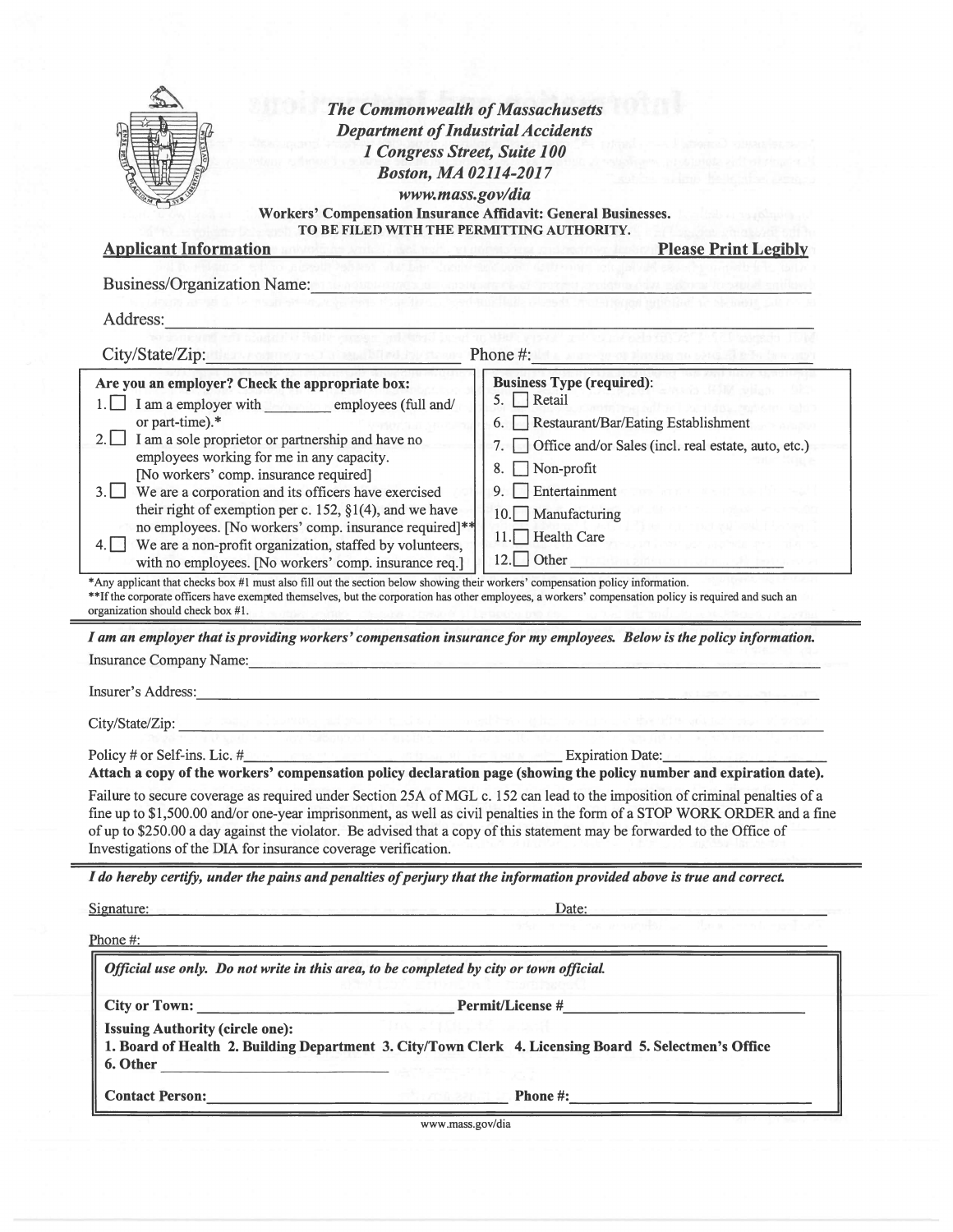# **Information and Instructions**

Massachusetts General Laws chapter 152 requires all employers to provide workers' compensation for their employees. Pursuant to this statute, an *employee* is defined as "...every person in the service of another under any contract of hire, express or implied, oral or written."

An employer is defined as "an individual, partnership, association, corporation or other legal entity, or any two or more of the foregoing engaged in a joint enterprise, and including the legal representatives of a deceased employer, or the receiver or trustee of an individual, partnership, association or other legal entity, employing employees. However, the owner of a dwelling house having not more than three apartments and who resides therein, or the occupant of the dwelling house of another who employs persons to do maintenance, construction or repair work on such dwelling house or on the grounds or building appurtenant thereto shall not because of such employment be deemed to be an employer."

MGL chapter 152, §25C(6) also states that "every state or local licensing agency shall withhold the issuance or renewal of a license or permit to operate a business or to construct buildings in the commonwealth for any applicant who has not produced acceptable evidence of compliance with the insurance coverage required." Additionally, MGL chapter 152, §25C(7) states "Neither the commonwealth nor any of its political subdivisions shall enter into any contract for the performance of public work until acceptable evidence of compliance with the insurance requirements of this chapter have been presented to the contracting authority."

#### **Applicants**

Please fill out the workers' compensation affidavit completely, by checking the boxes that apply to your situation and, if necessary, supply your insurance company's name, address and phone number along with a certificate of insurance. Limited Liability Companies (LLC) or Limited Liability Partnerships (LLP) with no employees other than the members or partners, are not required to carry workers' compensation insurance. If an LLC or LLP does have employees, a policy is required. Be advised that this affidavit may be submitted to the Department of Industrial Accidents for confirmation of insurance coverage. Also be sure to sign and date the affidavit. The affidavit should be returned to the city or town that the application for the permit or license is being requested, not the Department of Industrial Accidents. Should you have any questions regarding the law or if you are required to obtain a workers' compensation policy, please call the Department at the number listed below. Self-insured companies should enter their self-insurance license number on the appropriate line.

#### **City or Town Officials**

Please be sure that the affidavit is complete and printed legibly. The Department has provided a space at the bottom of the affidavit for you to fill out in the event the Office of Investigations has to contact you regarding the applicant. Please be sure to fill in the permit/license number which will be used as a reference number. In addition, an applicant that must submit multiple permit/license applications in any given year, need only submit one affidavit indicating current policy information (if necessary). A copy of the affidavit that has been officially stamped or marked by the city or town may be provided to the applicant as proof that a valid affidavit is on file for future permits or licenses. A new affidavit must be filled out each year. Where a home owner or citizen is obtaining a license or permit not related to any business or commercial venture (i.e. a dog license or permit to burn leaves etc.) said person is NOT required to complete this affidavit.

The Department's address, telephone and fax number:

The Commonwealth of Massachusetts **Department of Industrial Accidents** 1 Congress Street Boston, MA 02114-2017 Tel. # 617-727-4900 ext. 7406 or 1-877-MASSAFE Fax # 617-727-7749 www.mass.gov/dia

Form Revised 02-23-15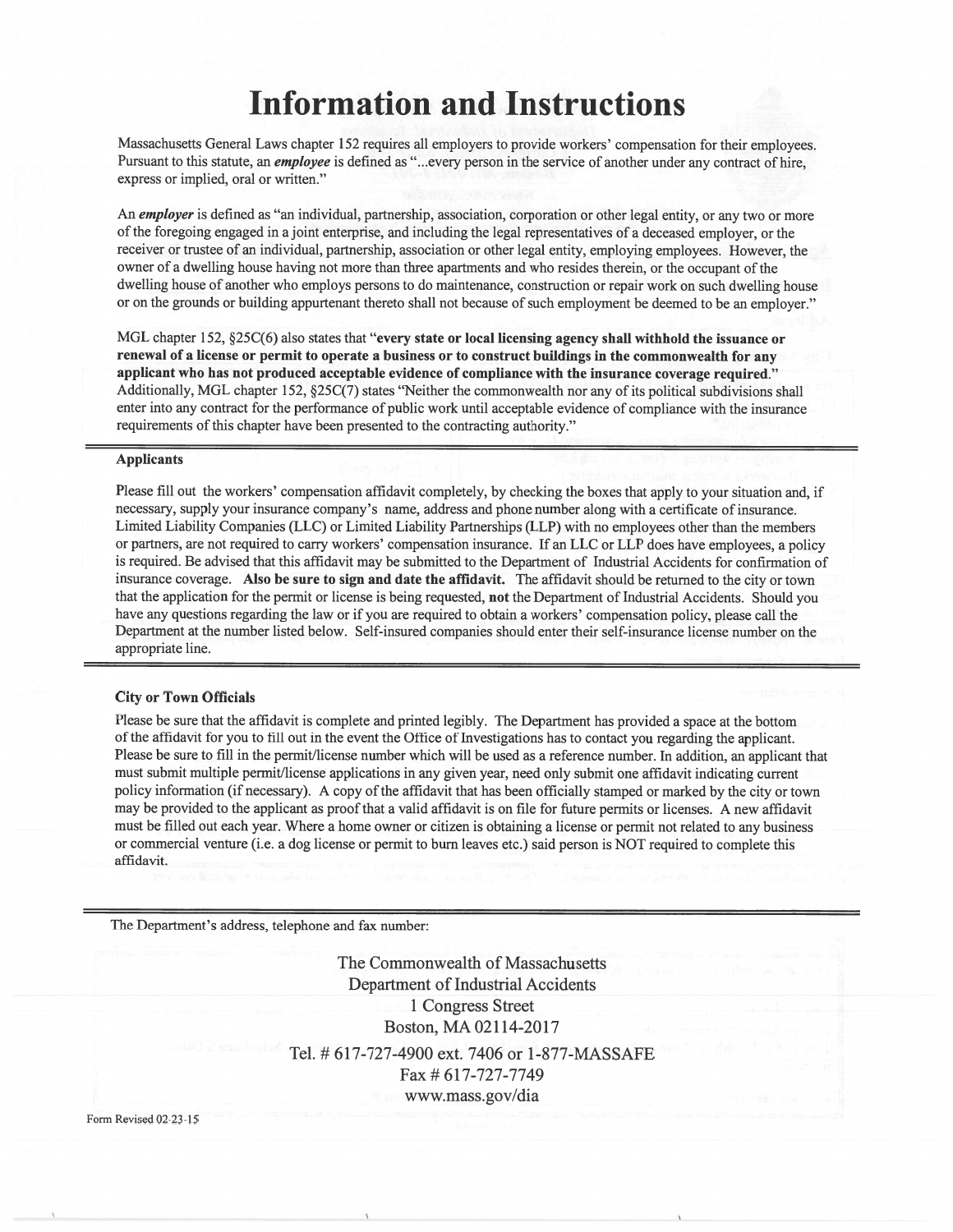# **Chapter 450**

# **JUNK DEALERS AND DEALERS IN SECONDHAND ARTICLES**

| § 450-1. Definitions.        | § 450-3. Secondhand collectors. |
|------------------------------|---------------------------------|
| § 450-2. Secondhand dealers. | § 450-4. General provisions.    |

[HISTORY: Adopted by the City Council of the City of Gardner 9-7-2010 by Ord. No. 1518. Amendments noted where applicable.]

#### **GENERAL REFERENCES**

| Hawkers and peddlers — See Ch. 428. | Wrecked and abandoned vehicles — See Ch. 610. |
|-------------------------------------|-----------------------------------------------|
| Secondhand vehicles - See Ch. 606.  |                                               |

### § 450-1. Definitions.

As used in this chapter, the following terms shall have the meanings indicated:

**ACCEPTABLE IDENTIFICATION - Either:** 

- A. A current driver's license that includes the date of birth, photograph, and physical description of the person offering the identification; or
- B. Two other pieces of current identification, at least one of which is issued by a governmental agency or subdivision and includes the date of birth, photograph and physical description of the person offering the identification.

LICENSING AUTHORITY - The Gardner City Council.

POLICE CHIEF — The Chief of Police of the City of Gardner or her or his designee.

REGULATED PROPERTY — Includes, but is not limited to, the following used property:

- A. Precious metals, including but not limited to any metal valued for its character, rarity, beauty or quality, including gold, silver, copper, platinum or other metals, whether as a separate item or in combination with other items.
- B. Precious gems, including but not limited to any gem valued for its character, rarity, beauty or quality, including diamonds, rubies, emeralds, sapphires or pearls, or other precious or semiprecious gems or stones, whether as a separate item or in combination with other items or as a piece of jewelry.
- C. Watches and jewelry containing precious metals or precious gems, including but not limited to rings, necklaces, pendants, earrings, brooches, chains, pocket watches, wristwatches, or stopwatches.
- D. Sterling silver or crystal flatware, including but not limited to knives, forks, spoons, candlesticks, coffee and tea sets, or ornamental objects or fine china.

450.1

 $12 - 01 - 2013$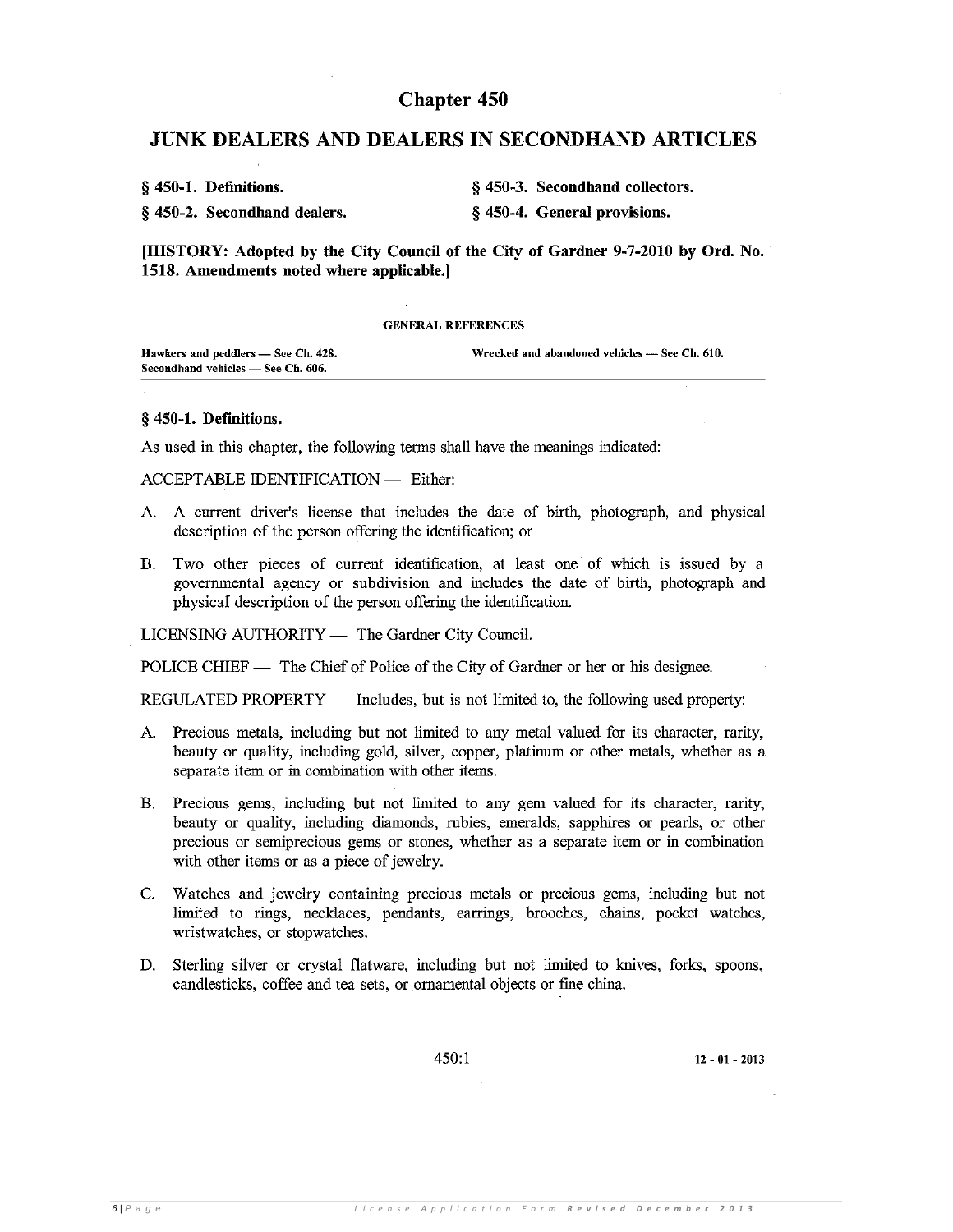- Ε. Any electronic audio, video or photographic and optical equipment, along with computer or computer equipment or recordings in any form, including but not limited to any video game system, software, or accompanying related item.
- $F.$ Any power tools or equipment.
- G. Musical instruments.
- Н. Sporting equipment.
- I. Machinery, in whole or taken in parts.
- Collectibles, including art and antique objects, but excluding books, prints, coins or J. postage stamps in accordance with MGL c. 140, § 55.

SECONDHAND COLLECTOR — The same meaning as the term "junk collector" in MGL c. 140,  $§$  56.

SECONDHAND DEALER - The same meaning as the term "junk dealer" and "keeper of a shop for the purchase, sale or barter of junk, old metals or secondhand articles" in MGL c.  $140, \S 54.$ 

# § 450-2. Secondhand dealers.

- A. No person shall carry on the business of being a scrap metal processor or a collector of. dealer in or keeper of a shop for the purchase, sale or barter of regulated property or secondhand articles without a license issued by the licensing authority of the City of Gardner in accordance with MGL c. 140, § 54.
- All applications for licenses under this section shall be made on a form or forms to be В. prescribed by the licensing authority or its designee and shall set forth the name of the licensee, the nature of the business and the building or place in the City in which it is to be carried on. The licensee shall immediately report to the licensing authority and to the Chief of Police any changes in the information listed in this subsection.
- The fee for such license shall be as set forth in Article II of Chapter 390, Fees, of this C. Code. Societies, associations or corporations organized solely for religious or charitable purposes shall not be required to pay a fee for such license. No licenses shall be transferred without the prior consent of the licensing authority, and all licenses shall be posted on the licensed premises in a conspicuous place and manner.
- D. Every license issued under this section shall expire on May 1 following the date of issue in accordance with MGL c. 140, § 203, unless sooner revoked.
- E. Forms.
	- $(1)$ Any person who carries on the business of being a scrap metal processor or collector of, dealer in or keeper of a shop for the purchase, sale or barter of regulated property or secondhand articles shall utilize forms, approved by the Chief of Police or his designee, to record each transaction and shall enter, at a minimum, the following information: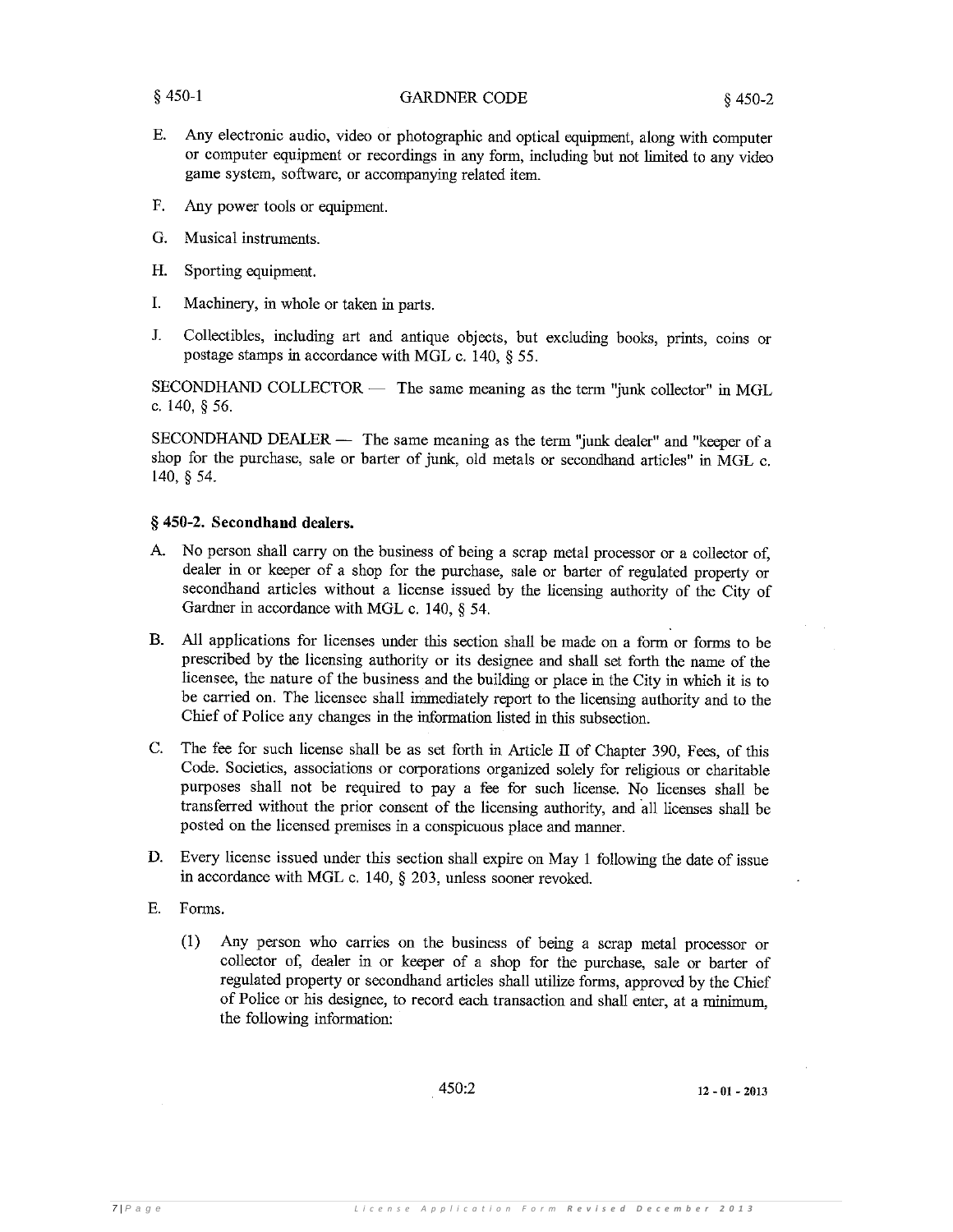- (a) Name, date of birth and residence of the person with whom such transaction was made:
- (b) The date and time when such transaction occurred;
- $\left( \text{c} \right)$ The price paid for the article,
- (d) A description of the article, including type and approximate weight and quantity;
- The license plate number and state of issue of the vehicle being used by the  $(e)$ person offering the article to transport the article to the licensee's place of business;
- $(f)$ A written statement from the person offering the article stating that he or she is in lawful possession of the article being offered; and
- $(g)$ A legible copy of a state-issued identification bearing the photograph of the person with whom any transaction is made.
- $(2)$ All forms so required shall be kept on the licensed premises and be available for inspection by the Chief of Police or his designee whenever the business is operating and open. All records required under this section shall be retained by the licensee for a period of three years from the date of the transaction.
- At the end of each business day, in a manner promulgated by the Chief of Police,  $(3)$ all transactions recorded in the above-described manner shall be electronically delivered by the license holder to the Chief of Police or his or her designee. [Added 12-3-2012 by Ord. No. 1556]
- $F_{\cdot}$ The Chief of Police or his designee may enter upon the licensed premises and examine all articles, books, forms or inventories kept or stored upon said premises by the licensee whenever the business is operating and open.
- G. The Chief of Police may grant an exemption to any one or more of the requirements in Subsection E for a particular transaction. A request for an exemption must be made by the licensee in writing to the Chief of Police stating the reason for the request. The Chief of Police shall approve or disapprove the request and send written notification of the decision to the licensee. The Chief of Police, in his discretion, may impose any terms, conditions or restrictions on any exemption granted under this section.
- A copy of every purchase report form filled out as required by this chapter shall be kept Н. on the premises of the secondhand dealer or secondhand collector business during normal business hours for at least three years from the date of purchase. The report form shall be subject to inspection by the Police Chief or his designee.
- No person licensed under the provisions of this section shall purchase any article from I. any individual under the age of 18, knowing or having reasonable cause to believe that such person is a minor.
- Any person who carries on the business of being a scrap metal processor or collector of, J. dealer in or keeper of a shop for the purchase, sale or barter of regulated property or

450:3

 $12 - 01 - 2013$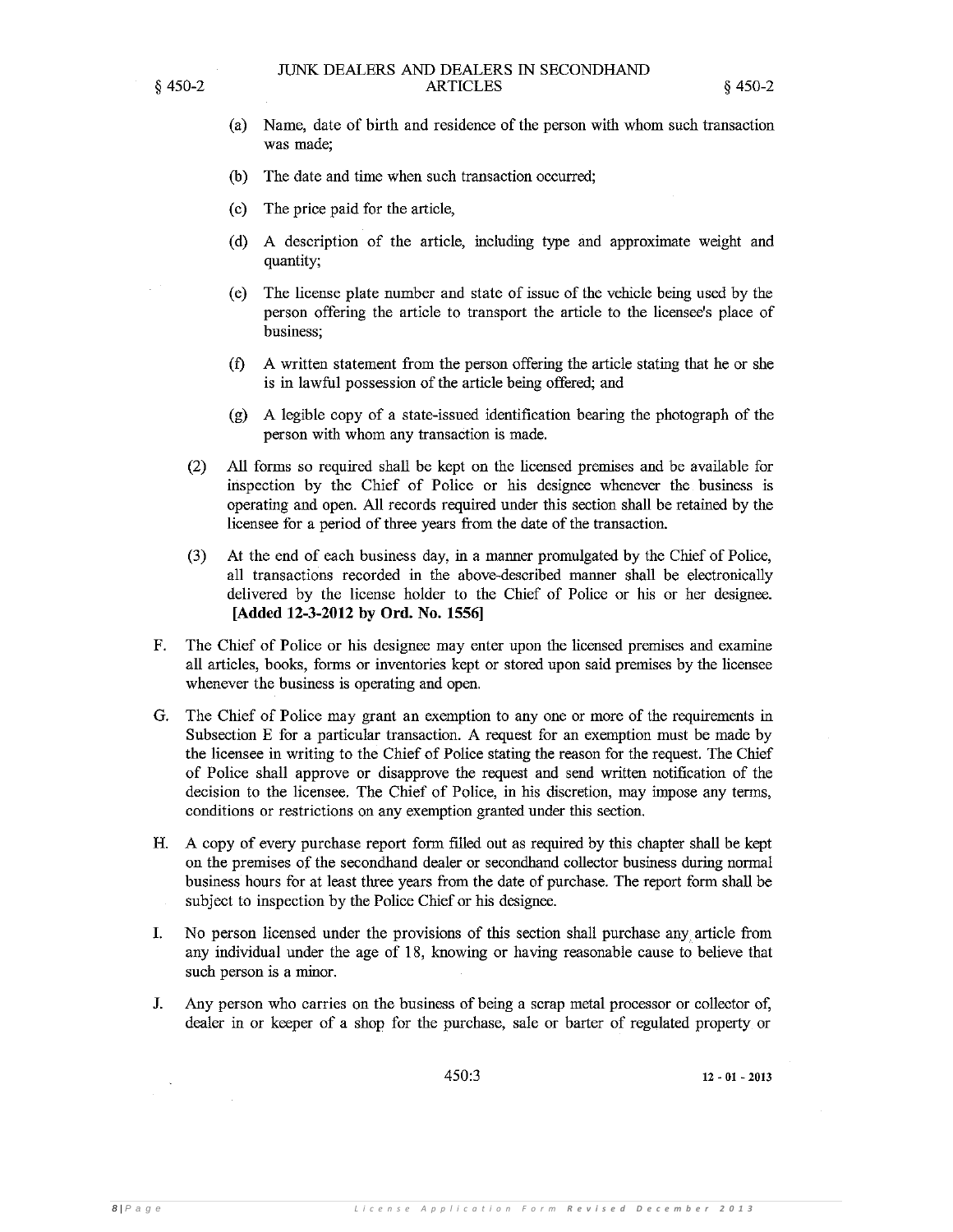secondhand articles without a license or in violation of any provisions of this section shall be assessed a fine in the amount of \$300. Each day on which a violation exists shall constitute a separate offense.

Any license issued under this section may be revoked at the pleasure of the licensing K. authority in accordance with MGL c. 140, § 54, and is further subject to MGL c. 140, §§ 202 through 205, inclusive.

# § 450-3. Secondhand collectors.

- A. No person shall go about the City gathering, collecting or dealing in junk, secondhand articles, bottles, clothes or rags without first being licensed therefor by the licensing authority or its designee.
- **B.** The fee for such license is as set forth in Article II of Chapter 390, Fees, of this Code.
- $C_{\cdot}$ Every person so licensed shall wear in plain sight a badge bearing the number of his or her license in figures of not less than 1/2 inch in height.

# § 450-4. General provisions.

- A. All licenses issued under the provisions of this chapter shall be displayed by the vendor in a conspicuous place and manner at the sales site.
- **B.** Any license issued under the provisions of this chapter may not be transferred or assigned to any other person or used by any person other than the person to whom it had been issued.
- Any violation of any provision of this chapter may result in the revocation or suspension C. of the license by the licensing authority.
- D. Grounds for denying an application for a license under this section or revocation or suspension of such license under this section may include, but are not limited to, making a false statement in the application; conviction of a felony or any crime involving a false statement within 15 years prior to the application date; conviction for violating any law of the Commonwealth of Massachusetts that is contrary to the type of secondhand business to be conducted, including but not limited to receiving stolen property, any form of breaking and entering, larceny from a person, or any other form of larceny, or any form of aggravated assault, as verified by a Criminal Offender Record Information (CORI) by the Police Chief or his designee; or any violation of the conditions of the license or any law or regulation of the commonwealth or the City of Gardner. [Amended 11-18-2013 by Ord. No. 1563]
- A licensee may make a written request for a hearing before the licensing authority upon  $E_{\rm{c}}$ denial of such application or upon notice of any such revocation or suspension, which hearing shall be held by the licensing authority within 15 days of receipt of the request. Any license issued pursuant to any section herein may be revoked at pleasure by the licensing authority in accordance with MGL c. 140, § 54.

450:4

 $12 - 01 - 2013$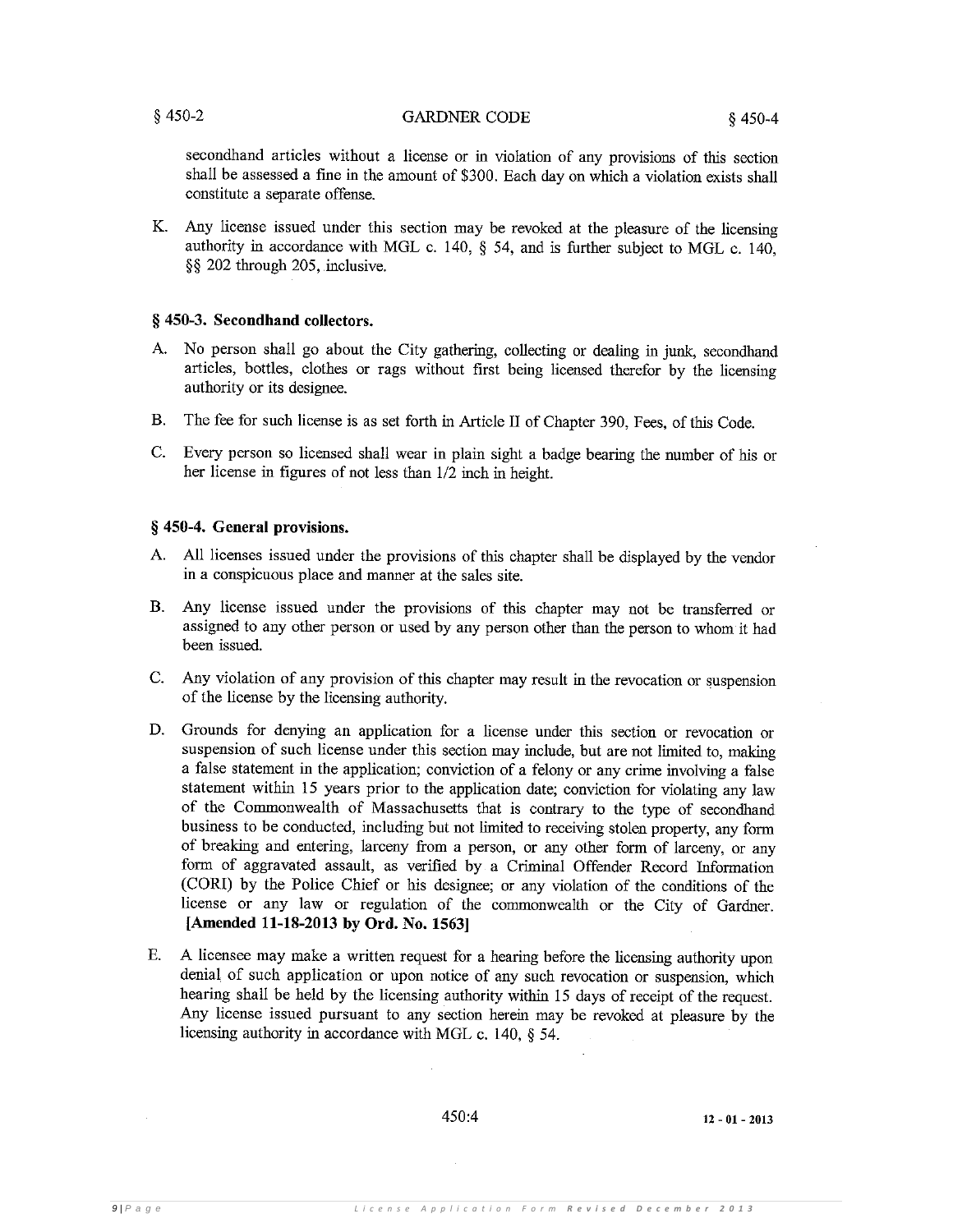# JUNK DEALERS AND DEALERS IN SECONDHAND **ARTICLES**

- $\mathbf{F}$ . All weighing or measuring devices used by a licensee in the conduct of the licensed business shall be tested and sealed by the Sealer of Weights and Measures of the City of Gardner prior to being placed in service.
- G. Holding period. No article purchased or received as described in the categories of precious metals or precious gems and as further defined in Subsections A through E of the definition of "regulated property" in  $\S$  450-1 shall be sold or altered in appearance, form or substance until a period of at least 14 days from the date of its purchase or receipt has elapsed.

 $§$  450-4